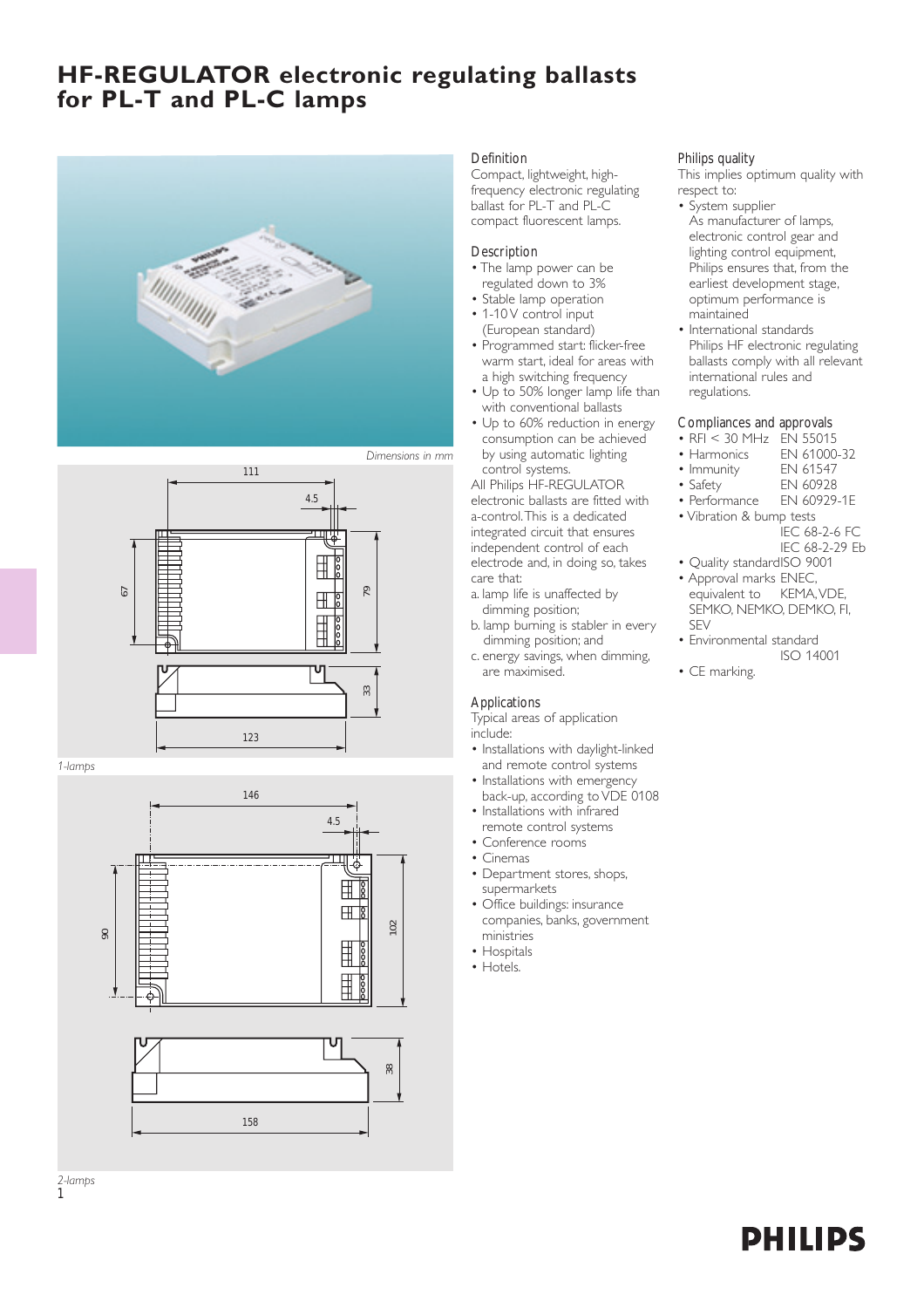# **HF-REGULATOR electronic regulating ballasts for PL-T and PL-C lamps**

### Technical data in relation to energy saving

| Lamp            | $Q$ ty. of | <b>Ballast</b>         | System             | Lamp            |                       |        |
|-----------------|------------|------------------------|--------------------|-----------------|-----------------------|--------|
|                 | lamps      |                        | power <sup>*</sup> | Power*          | Efficacy <sup>*</sup> | Lumen* |
|                 |            |                        | W                  | W               | Im/W                  | Im     |
| <b>PL-T 18W</b> |            | <b>HF-R 118 PL-T/C</b> | 21<br>ZΙ           | 16.5            |                       | 1200   |
| <b>PL-C 18W</b> |            | <b>HF-R 118 PL-T/C</b> | 21                 | 16.5            | 73                    | 1200   |
| <b>PL-T 18W</b> |            | <b>HF-R 218 PL-T/C</b> | 38                 | 16.5            | 73                    | 1200   |
| <b>PL-C 18W</b> |            | <b>HF-R 218 PL-T/C</b> | 38                 | 16.5            | 73                    | 1200   |
| <b>PL-T 26W</b> |            | <b>HF-R 126 PL-T/C</b> | 29                 | 24              | 75                    | 1800   |
| <b>PL-C 26W</b> |            | <b>HF-R 126 PL-T/C</b> | 29                 | 24              | 75                    | 1800   |
| <b>PL-T 26W</b> |            | <b>HF-R 226 PL-T/C</b> | 54                 | 24              | 75                    | 1800   |
| <b>PL-C 26W</b> |            | <b>HF-R 226 PL-T/C</b> | 54                 | 24              | 75                    | 1800   |
| <b>PL-T 32W</b> |            | <b>HF-R 132 PL-T</b>   | 38                 | 32              | 75                    | 2400   |
| <b>PL-T 32W</b> |            | <b>HF-R 232 PL-T</b>   | $\overline{72}$    | $\overline{32}$ | 75                    | 2400   |
| <b>PL-T 42W</b> |            | <b>HF-R 142 PL-T</b>   | 50                 | 43              | 74                    | 3200   |
| <b>PL-T 42W</b> |            | <b>HF-R 242 PL-T</b>   | 96                 | 43              | 74                    | 3200   |

*\* At 100%.*

### Technical data for installation

| Mains operation                                                                                                                                                  |                                                                                                                 |                                                                                              |                                                                                                                          |                                    |                                                                                                                                                                                                                                       |                                           |
|------------------------------------------------------------------------------------------------------------------------------------------------------------------|-----------------------------------------------------------------------------------------------------------------|----------------------------------------------------------------------------------------------|--------------------------------------------------------------------------------------------------------------------------|------------------------------------|---------------------------------------------------------------------------------------------------------------------------------------------------------------------------------------------------------------------------------------|-------------------------------------------|
| Rated mains voltage<br>with tolerances for safety: +/- 10%<br>tolerances for performance: +6% -8%<br>Mains frequency<br>Operating frequency<br>Power factor      |                                                                                                                 | 220 - 240 V<br>198 - 264 V<br>202 - 254 V<br>50/60 Hz<br>$> 42$ kHz<br>0.95 at 100%<br>power | Insulation resistance test                                                                                               |                                    | 500 V DC from Line/Neutral to Earth<br>(not between Line and Neutral)<br>Note: Ensure that the Neutral is<br>reconnected again after above-<br>mentioned test is carried out and<br>before the installation is put into<br>operation. |                                           |
| Smart power: with AC mains voltage fluctuations,<br>luminous flux varies by $\pm$ 2% max.                                                                        |                                                                                                                 | 202 - 254 V                                                                                  | Mains current at 230 V                                                                                                   |                                    |                                                                                                                                                                                                                                       |                                           |
| DC voltage operation (during emergency back-up)<br>Required battery voltage for guaranteed ignition 198 - 254 V DC<br>Required battery voltage for burning lamps |                                                                                                                 | 176 - 254 V DC                                                                               | <b>Ballast</b><br><b>HF-R 118 PL-T/C</b><br><b>HF-R 218 PL-T/C</b>                                                       | Input current<br>Α<br>0.09<br>0.17 |                                                                                                                                                                                                                                       |                                           |
| Control input<br>Control voltage<br>Protected against accidental mains<br>voltage connection                                                                     |                                                                                                                 | 1 - 10 V DC<br>yes                                                                           | <b>HF-R 126 PL-T/C</b><br><b>HF-R 226 PL-T/C</b><br><b>HF-R 132 PL-T</b><br><b>HF-R 232 PL-T</b><br><b>HF-R 142 PL-T</b> | 0.17<br>0.31<br>0.22               | 0.13<br>0.24<br>0.42                                                                                                                                                                                                                  |                                           |
| Regulating level (lamp power)<br>The control input complies with IEC 929,<br>Amendment 1, Annex E and is compatible<br>with Philips lighting control equipment.  |                                                                                                                 | 3 to 100%                                                                                    | <b>HF-R 242 PL-T</b><br>Inrush current                                                                                   |                                    |                                                                                                                                                                                                                                       |                                           |
| Ignition time                                                                                                                                                    |                                                                                                                 | < 2s                                                                                         | <b>Ballast</b>                                                                                                           | Max. quantity of                   |                                                                                                                                                                                                                                       | Inrush current                            |
| Earth leakage current                                                                                                                                            |                                                                                                                 | $< 0.5$ mA per<br>ballast                                                                    |                                                                                                                          | ballasts per<br>Miniature Circuit  |                                                                                                                                                                                                                                       | 1/2 value time<br>at typical              |
| Maximum number of ballasts<br>which can be connected to one<br>Residual Current Detector of 30 mA                                                                |                                                                                                                 | 30                                                                                           | <b>HF-R 118 PL-T/C</b><br><b>HF-R 218 PL-T/C</b>                                                                         | <b>Breaker</b><br>type B 16 A      | type C 16 A<br>28<br>48<br>28<br>48                                                                                                                                                                                                   | mains impedance<br>40A/110µs<br>35A/120µs |
| Overvoltage protection                                                                                                                                           |                                                                                                                 | 48 hr at 320 V AC<br>2 hr at 350 V AC                                                        | <b>HF-R 126 PL-T/C</b><br><b>HF-R 226 PL-T/C</b><br><b>HF-R 132 PL-T</b>                                                 |                                    | 28<br>48<br>28<br>48<br>28<br>48                                                                                                                                                                                                      | 40A/110µs<br>35A/120µs<br>40A/110µs       |
| Dual fixture; master slave operation                                                                                                                             |                                                                                                                 | not advisable                                                                                | <b>HF-R 232 PL-T</b><br><b>HF-R 142 PL-T</b>                                                                             |                                    | 12<br>20<br>28<br>48                                                                                                                                                                                                                  | 45A/170µs<br>40A/110µs                    |
| Advised maximum cable capacity for<br>optimum performance and                                                                                                    |                                                                                                                 |                                                                                              | <b>HF-R 242 PL-T</b>                                                                                                     |                                    | 12<br>$\overline{20}$                                                                                                                                                                                                                 | 45A/170µs                                 |
| EMI suppression<br>max. 30 pF between lamp wires;<br>max. 75 pF between lamp wires and<br>earth; care has to be taken for                                        |                                                                                                                 |                                                                                              | Miniature Circuit Breaker<br>MCB type                                                                                    |                                    | Conversion table for max. quantities of ballasts on other types of                                                                                                                                                                    | Relative quantity of                      |
|                                                                                                                                                                  | symmetrical wiring                                                                                              |                                                                                              |                                                                                                                          |                                    |                                                                                                                                                                                                                                       | ballasts                                  |
| Lamp wiring                                                                                                                                                      |                                                                                                                 | The use of 500 V rated components is                                                         | B                                                                                                                        | 16 A                               |                                                                                                                                                                                                                                       | 100% (see table above)                    |
|                                                                                                                                                                  | advised for PL-T 32 W and 42 W types<br>Note: Keep lamp wiring as short as<br>possible; do not bunch wires from |                                                                                              | $\overline{B}$                                                                                                           | 10A                                |                                                                                                                                                                                                                                       | 63%                                       |
|                                                                                                                                                                  |                                                                                                                 |                                                                                              | $\overline{\text{C}}$                                                                                                    | 16 A                               |                                                                                                                                                                                                                                       | 170%                                      |
|                                                                                                                                                                  |                                                                                                                 |                                                                                              | $\overline{\text{C}}$<br>$\overline{\mathsf{L},\mathsf{L}}$                                                              | 10A                                |                                                                                                                                                                                                                                       | 104%<br>108%                              |
| terminals 1 & 2 with those from                                                                                                                                  |                                                                                                                 |                                                                                              | $\overline{\Box}$                                                                                                        | 16 A<br>10 A                       |                                                                                                                                                                                                                                       | 65%                                       |
|                                                                                                                                                                  |                                                                                                                 |                                                                                              | $\overline{G, U, \parallel}$                                                                                             | 16A                                |                                                                                                                                                                                                                                       | 212%                                      |
|                                                                                                                                                                  | terminals 3 & 4 (1-lamp ballasts), or                                                                           |                                                                                              | $\overline{G, U, \parallel}$                                                                                             | 10A                                |                                                                                                                                                                                                                                       | 127%                                      |
|                                                                                                                                                                  |                                                                                                                 | wires from terminals $3, 4, 5, 8, 6$ with                                                    | K, III                                                                                                                   | 16 A                               |                                                                                                                                                                                                                                       | 254%                                      |
|                                                                                                                                                                  | those from terminals 1, 2, 7 & 8                                                                                |                                                                                              | K, III                                                                                                                   | 10A                                |                                                                                                                                                                                                                                       | 154%                                      |
|                                                                                                                                                                  | (2-lamp ballasts)                                                                                               |                                                                                              |                                                                                                                          |                                    |                                                                                                                                                                                                                                       |                                           |
|                                                                                                                                                                  |                                                                                                                 |                                                                                              |                                                                                                                          |                                    |                                                                                                                                                                                                                                       |                                           |

Automatic restart after lamp replacement or voltage dip ves

| <b>Ballast</b>         | Max. quantity of  |               | Inrush current  |
|------------------------|-------------------|---------------|-----------------|
|                        | ballasts per      |               | 1/2 value time  |
|                        | Miniature Circuit |               | at typical      |
|                        | <b>Breaker</b>    |               | mains impedance |
|                        | type B 16 A       | type $C$ 16 A |                 |
| <b>HF-R 118 PL-T/C</b> | 28                | 48            | 40A/110us       |
| <b>HF-R 218 PL-T/C</b> | 28                | 48            | 35A/120us       |
| <b>HF-R 126 PL-T/C</b> | 28                | 48            | 40A/110us       |
| <b>HF-R 226 PL-T/C</b> | 28                | 48            | 35A/120us       |
| <b>HF-R 132 PL-T</b>   | 28                | 48            | 40A/110us       |
| <b>HF-R 232 PL-T</b>   | 12                | 20            | 45A/170us       |
| <b>HF-R 142 PL-T</b>   | 28                | 48            | 40A/110us       |
| HF-R 242 PI-T          | 12                | 20            | 45A/170us       |

| MCB type                |      | Relative quantity of<br>ballasts |
|-------------------------|------|----------------------------------|
| B                       | 16 A | 100% (see table above)           |
| B                       | 10 A | 63%                              |
| C                       | 16 A | 170%                             |
| $\overline{\mathbb{C}}$ | 10 A | 104%                             |
| L, I                    | 16 A | 108%                             |
| L, I                    | 10 A | 65%                              |
| $G, U, \mathbb{I}$      | 16 A | 212%                             |
| G, U, II                | 10A  | 127%                             |
| K, III                  | 16 A | 254%                             |
| K, III                  | 10 A | 154%                             |

2